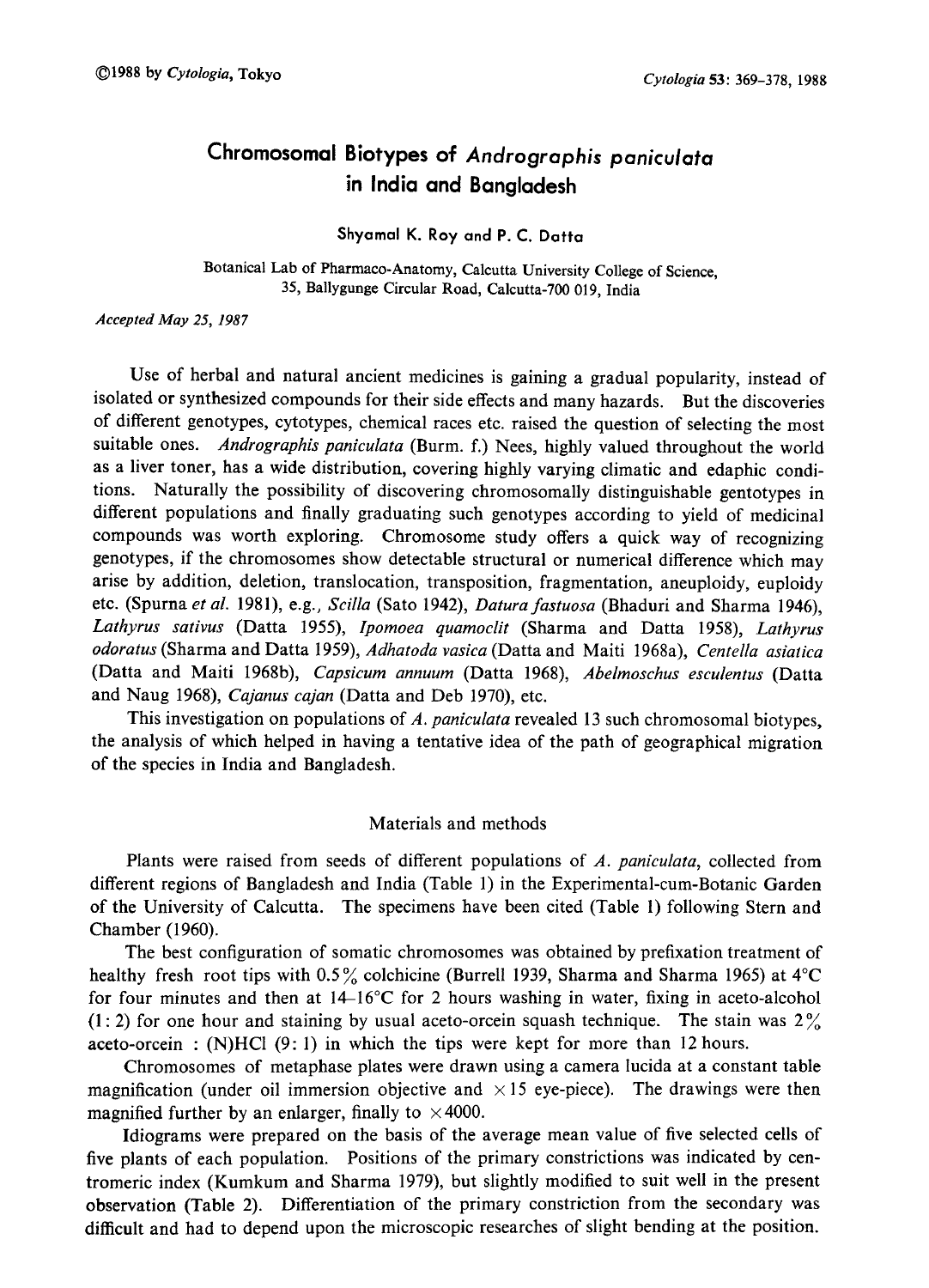## Observation

The somatic chromosome number of all the thirteen population was constant. Analysis of chromosomes of all these biotypes revealed nine chromosome types, represented in the fol lowing idiograms (Fig. 1):

- Type A: Two constrictions forming three segments, the longest and the shortest being the two terminal ones.
- Type B: Two constrictions forming three segments, two adjacent being short and equal.
- Type C: Two constrictions forming three segments, two adjacent equal and longer than the third.
- Type D: Three almost equal segments, formed by two constrictions.
- Type E: Similar to D but the middle segment shorter.

| Population type | Source, collection       | Locality                |
|-----------------|--------------------------|-------------------------|
|                 | <b>CUh</b> ; Roy 701, CU | Ballygunge (Calcutta)   |
| $\mathbf{I}$    | <b>CUh</b> ; Roy 702, CU | Hooghly (W. B.)         |
| Ш               | <b>CUh</b> ; Roy 703, CU | Howrah (W. B.)          |
| IV              | CUh; Roy 704, CU         | Sundarban (W. B.)       |
| v               | CUh; Roy 705, CU         | Sonarpur (W. B.)        |
| VI              | <b>CUh: Roy 706, CU</b>  | Trivandrum (Kerala)     |
| <b>VII</b>      | CUh; Roy 707, CU         | Lucknow (U.P.)          |
| <b>VIII</b>     | <b>CUh</b> : Roy 708, CU | Goa (South India)       |
| IX              | <b>CUh</b> ; Roy 709, CU | Jessore (Bangladesh)    |
| X               | CUh; Roy 710, CU         | Rajshahi (Bangladesh)   |
| XI              | <b>CUh</b> : Roy 711, CU | Chittagong (Bangladesh) |
| XII             | <b>CUh</b> ; Roy 712, CU | Ranchi (Bihar)          |
| XIII            | <b>CUh: Roy 713, CU</b>  | Hyderabad (A. P.)       |
|                 |                          |                         |

Table 1. Collection number, locality and population types of Andrographis paniculata

| Table 2. Determination of the centromeric position by the centromeric |
|-----------------------------------------------------------------------|
| index or $F\%$ ( $F\%$ = short arm length/total length of a           |
| particular chromosome $\times$ 100)                                   |

| <u> The Communication of the Communication of the Communication of the Communication of the Communication of the Co</u><br><b>E0</b><br>ΖΩ | 50     | $25-49.9$ | $12.5 - 24.9$ |
|--------------------------------------------------------------------------------------------------------------------------------------------|--------|-----------|---------------|
| Centromeric                                                                                                                                | Median | Submedian | Subterminal   |
| position                                                                                                                                   | (M)    | (SM)      | (ST           |

Type F: The middle segment of the three (formed by two constrictions) longer.

Type G: A single median constriction forming two equal arms.

Type H: A submedian constriction forming two unequal arms (Table 2).

Type I: A subterminal constriction forming two very unequal arms (Table 2).

The range of chromosome length differed in the different cytotypes (Fig. 2 for total diploid chromosome length). Difference in number of chromosomes having a secondary constric tion, remarkable difference of positions of primary and secondary constrictions in chromo some types helped in distinction of cytotypes (Figs. 3a to 15b).

Comparison of details of the individual chromosome of each cytotype (Table 3) were useful in tracing relations of the cytotypes also.

With the object of following the course of evolution of cytotypes, in relation to soil and latitude, we collected the following informations of the habitat of each type (Raghavan and Kachroo 1963, Rashid 1977).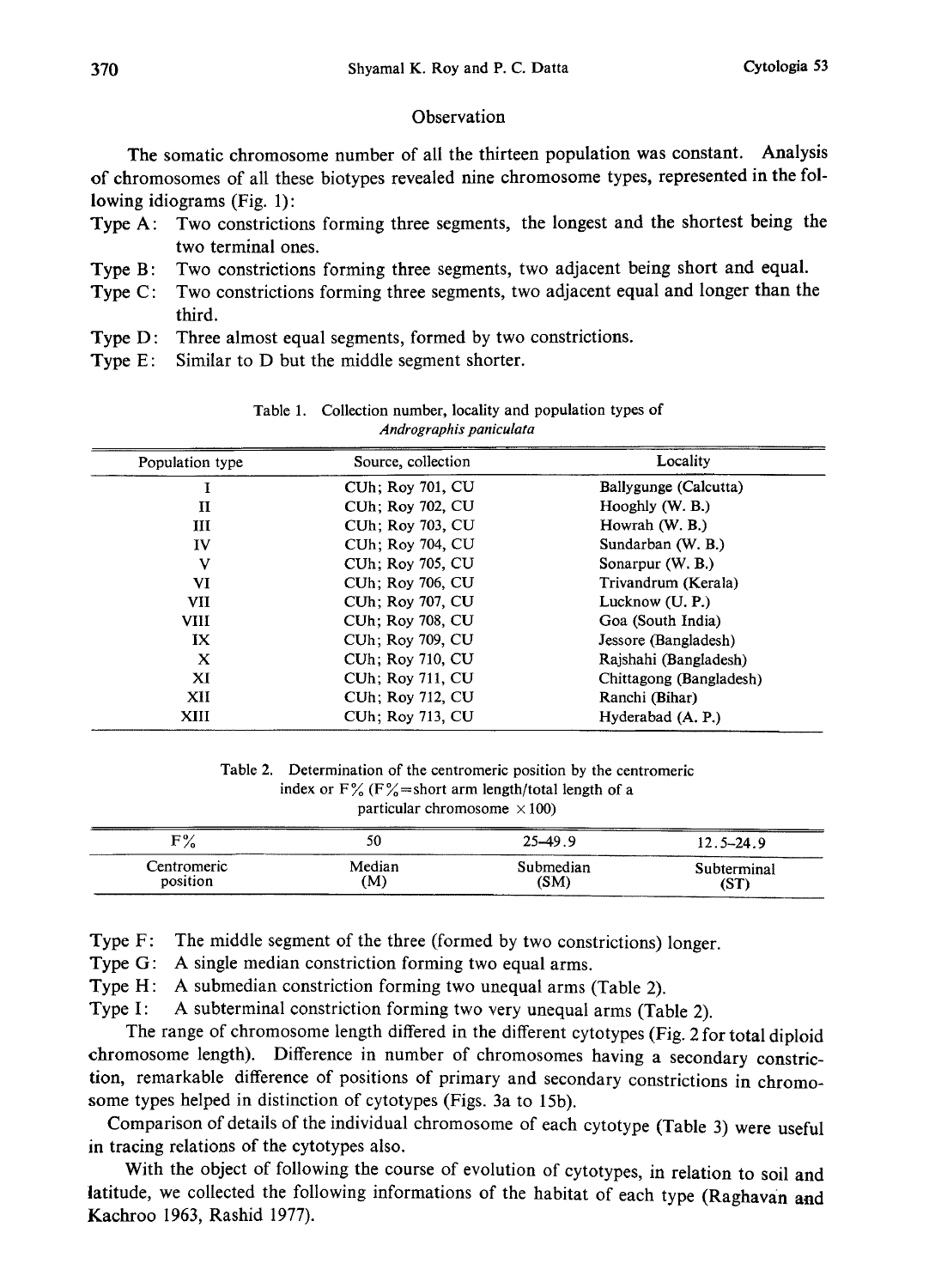- Type I: Ganga alluvial soil, deficient in nitrogen, in Ballygunge (South Calcutta). Lat. 22. 2N.
- Type II: Sandy alluvial soil with high  $K_2O$ ,  $P_2O_5$ , low CaO (below  $0.6\%$ ) and nitrogen (below  $0.2\%$ ) in Hooghly of West Bengal. Lat. 22.5N.
- Type III: Alluvial soil with sticky heavy loam in Howrah of West Bengal. Lat. 22.3N.
- Type IV: Saline and greyish black soil in Sundarban area of West Bengal. Lat. 21.5N.
- Type V: Ganga alluvial soil, deficient in  $N<sub>2</sub>$ , in Sonarpur, 24-Parganas of West Bengal. Lat. 22.ON.
- Type VI: Rocky coastal soil of Trivandrum in Kerala. Lat. 8.29N.
- Type VII: Calcareous soil of Lucknow. Lat. 26.5N.
- Type VIII: Sandy sea shore of Goa. Lat. 20.5N.
- Type IX: Ganga type alluvial soil of Jessore, Bangladesh. Lat. 23.1 N.
- Type X: Sandy Barind track of Rajshahi, Bangladesh. Lat. 24.2N.
- Type XI: Red soil of hilly Chittagong,



Figs. 1-2. 1(A-I), idiogram representing the types of chromosomes, covering all the cytotypes of Andro graphis paniculata. 2, histogram showing the total diploid chromosome length of different cytotypes of Andrographis paniculata.

|                         | Table 3. Karyomorphological detalis of the thirteen population types of |  |  |  |  |  |  |
|-------------------------|-------------------------------------------------------------------------|--|--|--|--|--|--|
| Andrographis paniculata |                                                                         |  |  |  |  |  |  |

| Population<br>types<br>studied | Karyotype formula   | Chromosomes with<br>secondary con-<br>strictions |                                   | Chromosomes<br>with | Length<br>range                                | Total<br>diploid                  |
|--------------------------------|---------------------|--------------------------------------------------|-----------------------------------|---------------------|------------------------------------------------|-----------------------------------|
|                                | (diploid)           | Number                                           | Types number<br>οf<br>complements | $40 - 50\%$<br>F    | <i>(individual</i><br>chromosome)<br>$(\mu m)$ | chromosome<br>length<br>$(\mu m)$ |
| I                              | 4C 2D 14G 22H 8I    | SIx                                              | $4C$ 2D                           | 18                  | $0.50 - 1.75$                                  | 51.66                             |
| и                              | 6B 2C 16G 26H       | Eight                                            | 6B 2C                             | 18                  | $0.62 - 1.75$                                  | 47.46                             |
| Ш                              | 4B 2E 20G 18H 6I    | Six                                              | 4B 2E                             | 24                  | $0.74 - 1.88$                                  | 53.84                             |
| IV                             | 4A 20G 20H 6I       | Four                                             | 4Α                                | 24                  | $0.62 - 2.00$                                  | 52.62                             |
| V                              | 4B 2E 12G 16H 16I   | <b>Six</b>                                       | 4B 2E                             | 14                  | $0.74 - 1.75$                                  | 52.28                             |
| VI                             | 2B 2C 12G 30H 4I    | Four                                             | 2B 2C                             | 26                  | $0.93 - 2.25$                                  | 59.12                             |
| VII                            | 4A 14G 14H 18I      | Four                                             | 4A                                | 20                  | $0.73 - 1.88$                                  | 61.90                             |
| VIII                           | 4A 2C 6G 26H 12I    | Six                                              | 4A 2C                             | 14                  | $0.81 - 2.02$                                  | 65.52                             |
| IX                             | 6B 2E 2F 16G 24H    | Ten                                              | 6B 2E 2F                          | 28                  | $0.74 - 2.00$                                  | 56.52                             |
| x                              | 2A 2B 2E 2F 10G 32H | Eight                                            | 2A 2B 2E 2F                       | 14                  | $0.75 - 1.88$                                  | 56.68                             |
| XI                             | 4A 18G 24H 4I       | Four                                             | 4A                                | 32                  | $1.00 - 2.50$                                  | 71.32                             |
| XII                            | 2A 4C 10G 24H 10I   | <b>Six</b>                                       | 2A 4C                             | 14                  | $1.00 - 2.50$                                  | 69.46                             |
| XIII                           | 2A 2E 16G 20H 10I   | Four                                             | 2A 2E                             | 26                  | 1.00-2.00                                      | 70.00                             |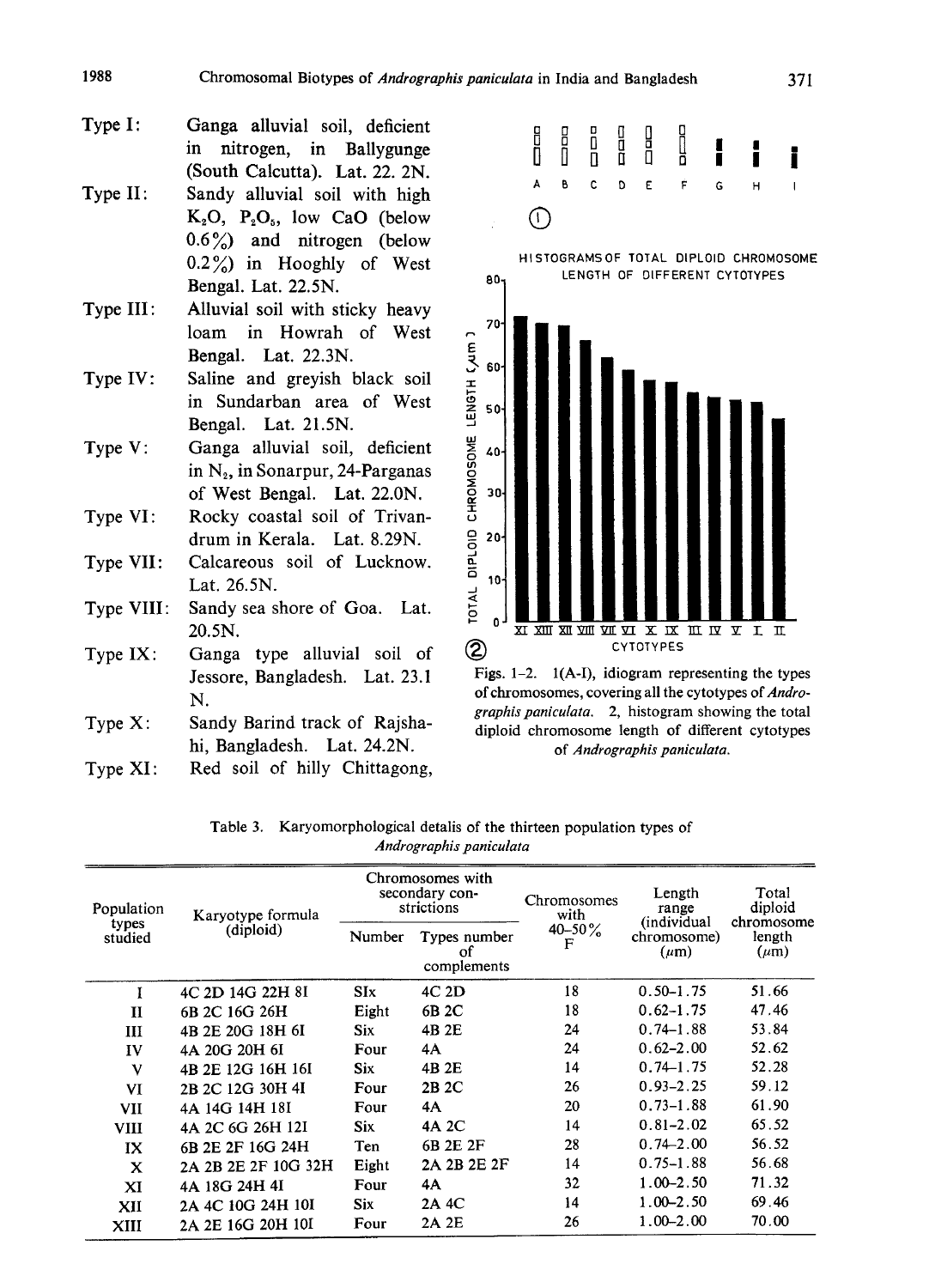Bangladesh, Lat. 21.ON.

Type XII: Reddish yellow loamy sandy soil of Ranchi, Bihar. Lat. 23.2N.

Type XIII: Red sandy soil, deficient in organic matter, of Hyderabad. Lat. 17.2N.



Figs. 3-6. Camera lucida drawings of mitotic metaphase plate with  $2n=50$  chromosomes (a) and idiograms (b) of cytotypes I, II, III and IV respectively.

# Discussion

The chromosome number of A. paniculata as found here ( $2n=50$ ), confirmed the previous reports (Raghavan 1957, Ellis 1962, Mitra and Datta 1967, Fedorov 1969 , Datta and Maiti 1970). Inspite of such constancy and homogeneity of chromosome complements in all cyto types collected from different parts of the Indian subcontinent, from Goa (India) to Chittagong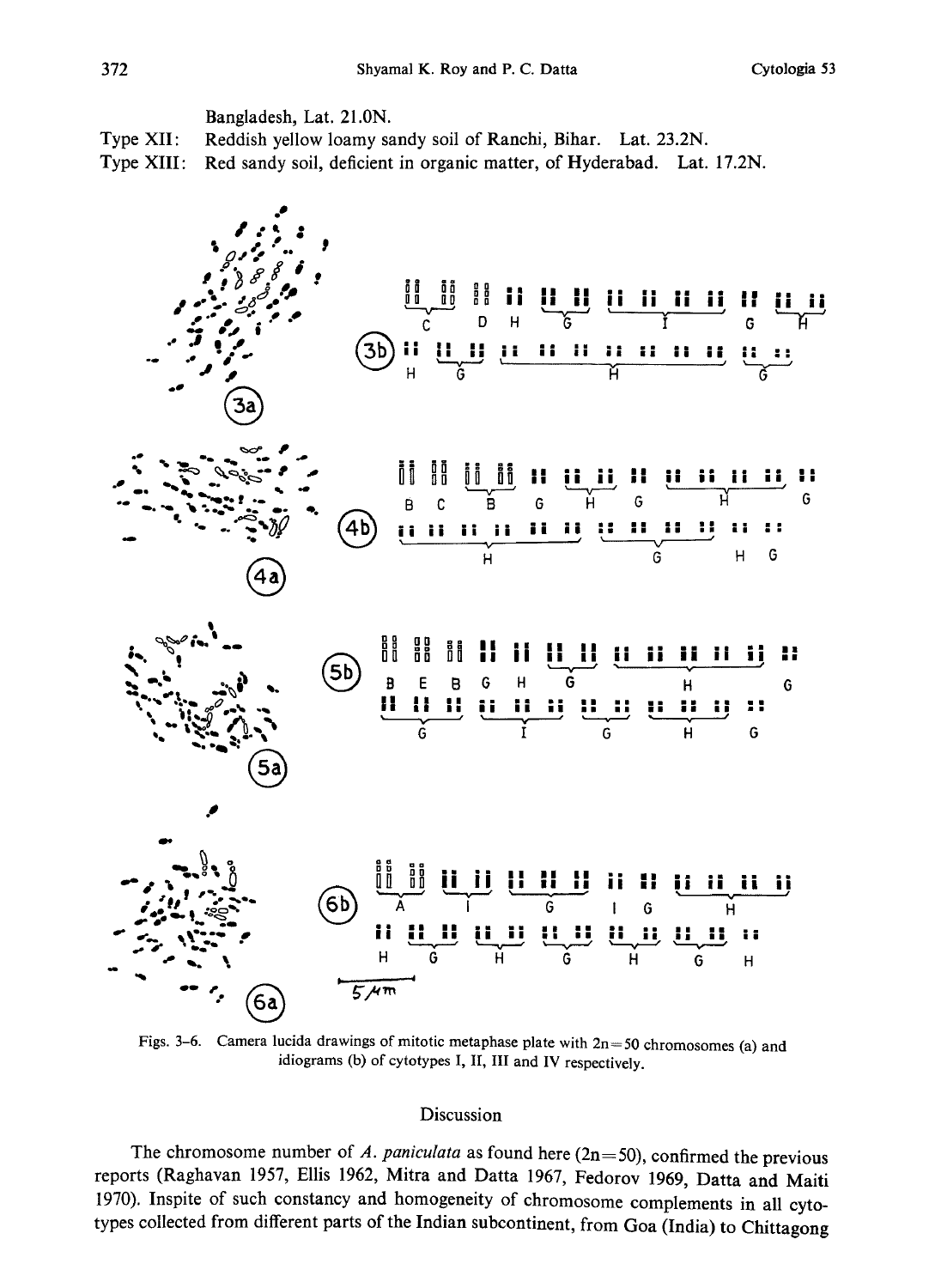(Bangladesh), structural hybridity, deletion, inversion and many other changes made these types quite distinct. Chromosome morphology was quite useful for selecting the suitable biotypes for further investigation on the pharmacognostic potentialities .



Figs. 7-10. Camera lucida drawings of mitotic metaphase plate with  $2n=50$  chromosomes (a) and idiograms (b) of cytotypes V, VI, VII and VIII respectively.

Investigations of populaltions of the same species from different regions of the world often show cytological races (Harada 1956, Larsen 1963). Such collection even within a small area differ in chromosome constituents (Mishra 1966, 1971, Sharma and Chatterjee 1967, Datta 1968, 1971, 1975, Datta and Maiti 1968a, 1968b, Singh and Sharma 1981a, 1981b).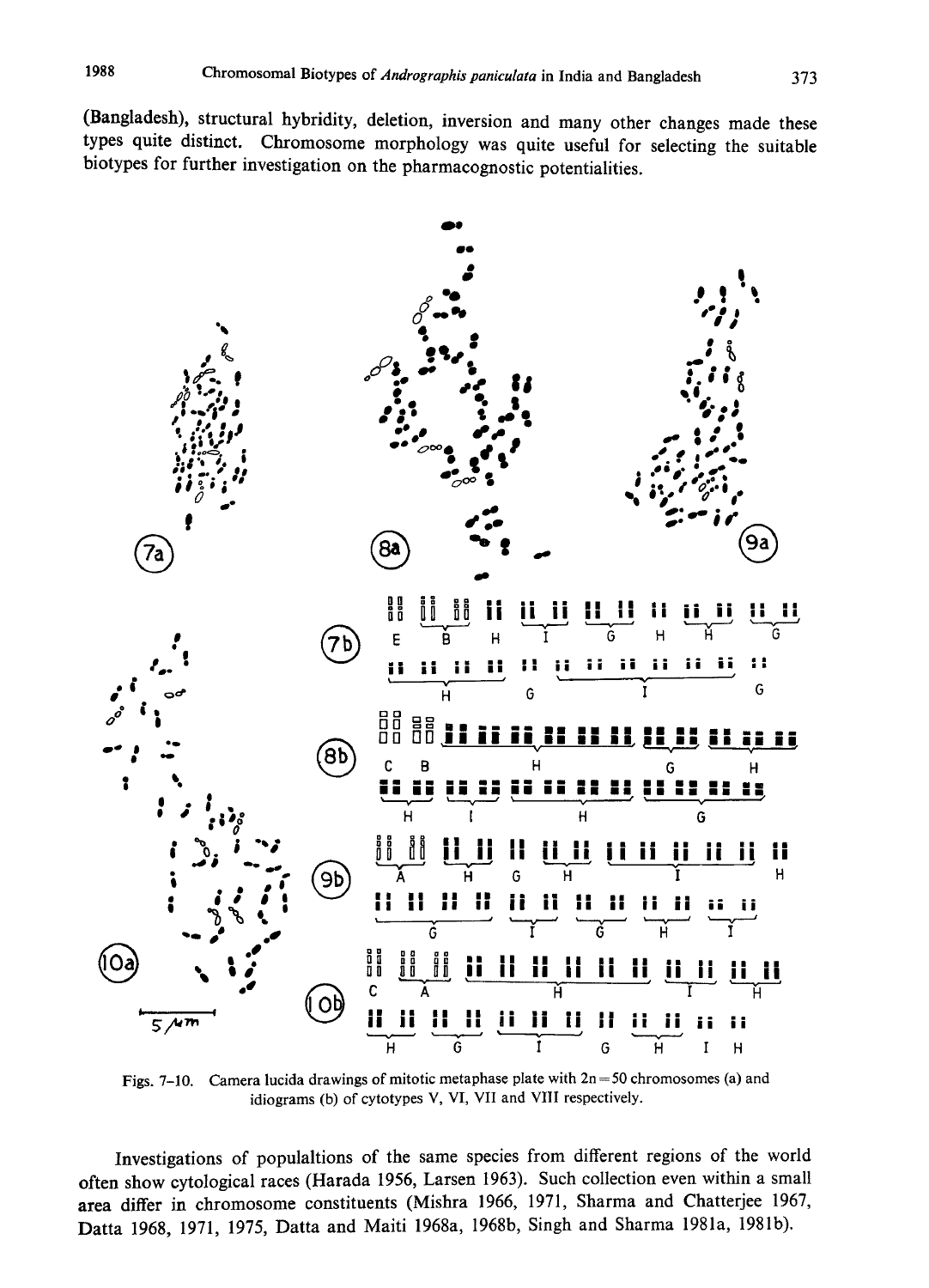According to the established ideas on evolution the primitive characters of chromosomes are:a) high frequency of median constriction; b) lowest frequency of secondary constriction and c) longest chromosomes.



Figs. 11-14. Camera lucida drawings of mitotic metaphase plate with  $2n=50$  chromosomes (a) and idiograms (b) of cytotypes IX, X, XI and XII respectively.

Among the types of chromosomes with secondary constrictions, type A appeared as most primitive (as it occurred in all long chromosome cytotypes) which might produce by inversion of the arm having secondary constriction, to type E in one direction. 'A' can also produce C' by elimination of one part of the longest arm, 'D' or 'B' by addition of a segment to the shortest terminal one. 'D' can produce 'F' by deletion of the parts at the two end segments (Fig. 16).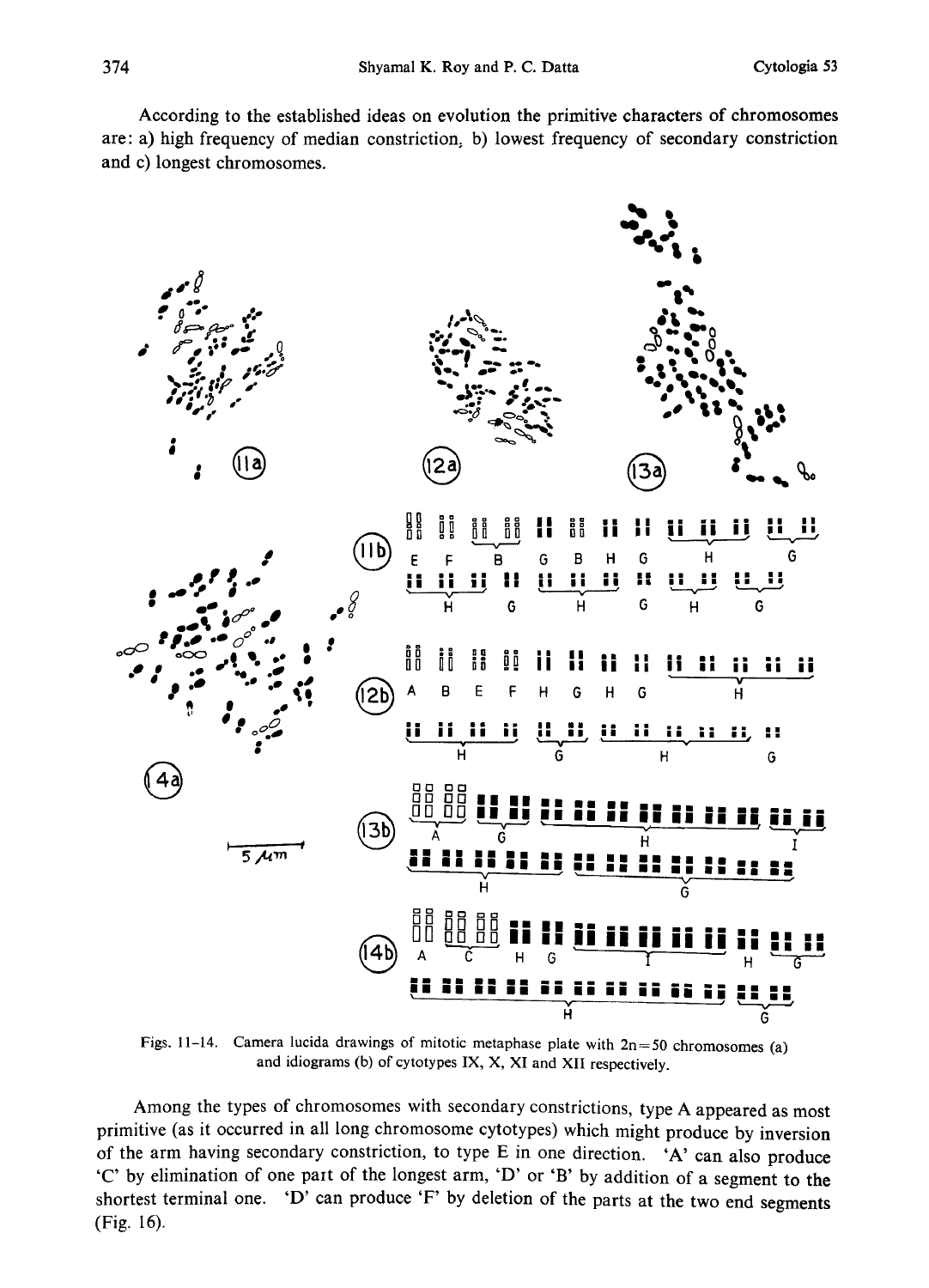On the basis of the structural details of chromosome complements, the cytotypes could be arranged in a tentative plan of evolution (Fig. 17). Type XI with 4 secondary constrictions of chromosomes (4A) and 32 median primary constrictions and more than 70  $\mu$ m total chromo-



Fig. 15. Camera lucida drawing of mitotic metaphase plate with  $2n=50$  chromosomes (a) and idiogram (b) of cytotype XIII.

some length appeared as the most primitive type, occurring in the red soil of hilly Chit tagong. Type X evolved much in chromo some structure (eight secondary constric tions) but had comparatively long chromo somes, grew well in sandy Barind tract of Rajshahi. Another line produced the type IV, having chromosomes without much structural specialization (over XI), but with much reduction of length, evolved in saline soil of Sundarbans. This probably gave the type IX having highly specialized secondarily constricted chromosomes (10 in number), not found in other cytotypes, growing on the Ganga type of alluvial soil of Jessore. From IV evolved III and V, having much similarity in chromosome morphology, which grew on alluvial soil with heavy loam of Howrah and on Ganga alluvial soil of Sonarpur (deficient in nitrogen) respectively. From III probably evolved the types I and



Fig. 16. A tentative plan of evolution of chromo somes bearing secondary constrictions of Andrographis paniculata.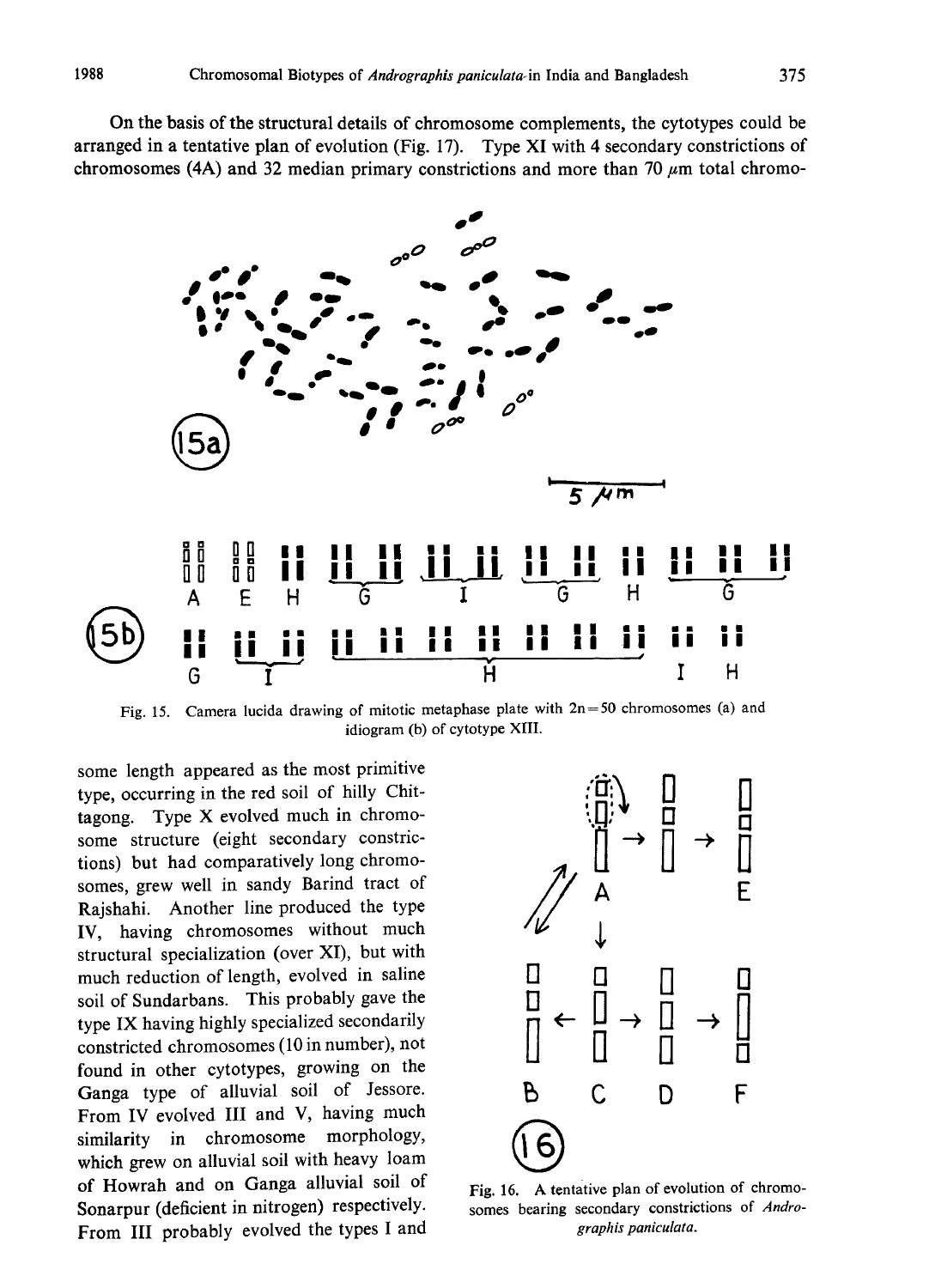II (with further specialized chromosomes), I at South Calcutta (soil similar to Sonarpur) and II in Hooghly (sandy alluvial soil with high K, low P, N and Ca).

Probably another centre (primary or secondary) of distribution was somewhere in western or middle parts of India, from which evolved XIII (with less specialized and long chromosomes)



Fig. 17. Evolutionary sequence of different cytotypes of Andrographis paniculata on the basis of karyomorphology.

on the red sandy soil (deficient in organic matter) in Hyderabad. VII (whith chromosomes less specialized in structures, but comparatively shorter in length), evolved in calcareous soil of Lucknow. Further specialized were XII, VIII and VI chromosomes including 'C' and 'A' or 'B', evolved in Ranchi (reddish yellow loamy sand), Goa (sandy sea-shore) and Trivandrum (rocky coastal soil), respectively.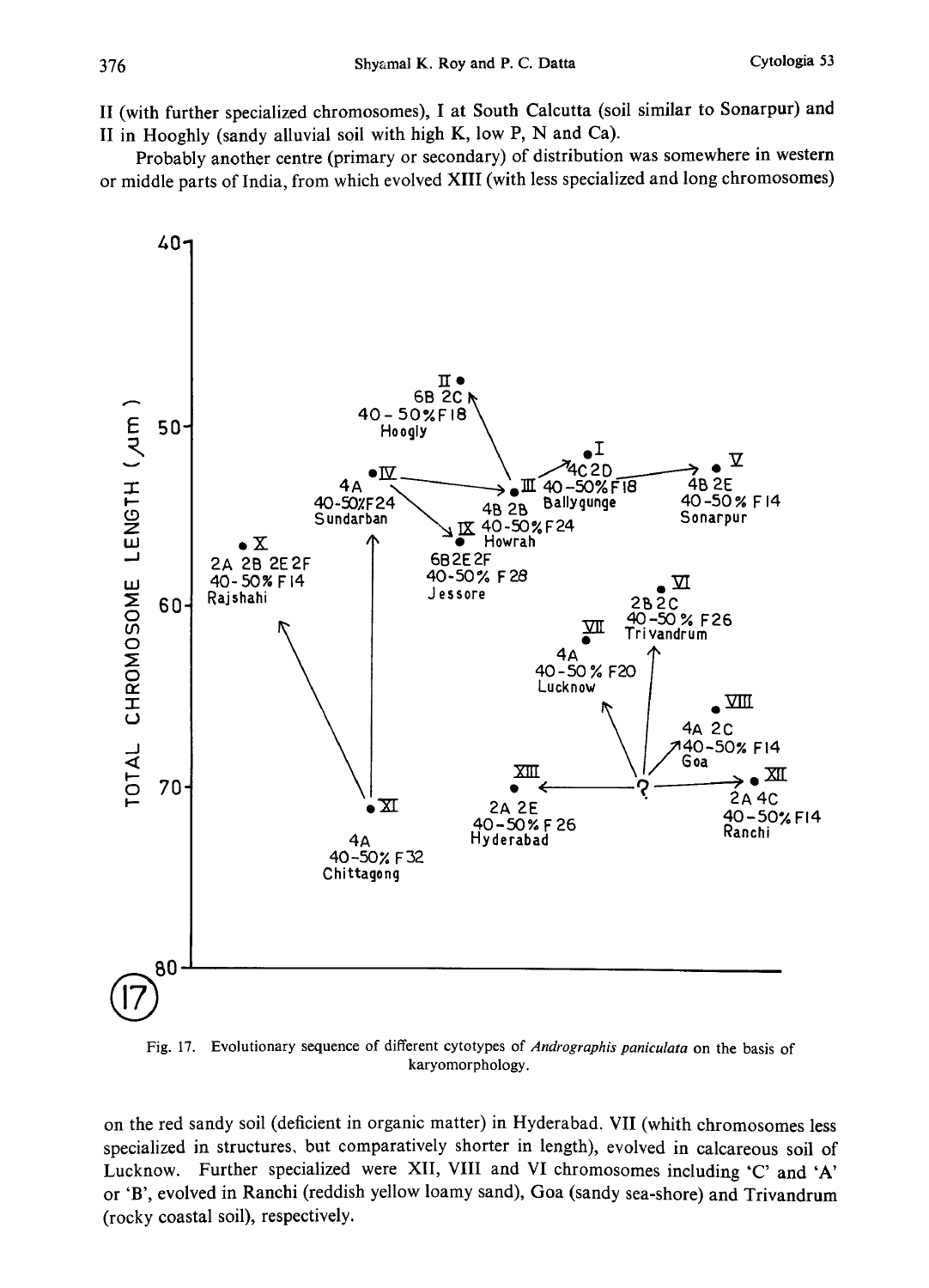Evolution of chromosomes, studied in a species, particularly in a medicinal one was highly significant, because these genetic biomasses, adapting in different edaphic or climatic condition must have gene controlled variations of enzymatic and hormonal system, distinct synthesi patterns of secondary metabolites. This should have a relation to the types of compounds regarded as active principles, their balancing biochemical network and the efficiencies .

#### Summary

Andrographis paniculata an well known indigenous drug plant of the whole Indian subcontinent, attracted attention for the diversity of ecological conditions of its abodes. Discover of genetically distinct types, if chemically distinct , would certainly help in the selection of best strains. The simplest and quickest way of detecting genetical difference is the cytological tech niques and study of chromosome morphology. Of course these cytological methods could detect only such genotypes which had structural alterations of chromosomes , but not pure genic changes or point mutations.

The chromosomal biotypes differed only in structure suggesting the occurrence of cyto types within this species, brought about by translocation , deletion etc. These chromosomal changes probably made the cytotypes best suited to their environments, where they normall grew.

As in reports, many such cytotyes of other taxa, differ in micro- and macromorphological characters and chemical contents, these cytotypes were also suitable for analyticl study of quantitative anatomy, morphology and of the active principle available in this species.

#### References

Bhaduri, P. N. and Sharma, A. K. 1946. Cytogenetics of *Datura fastuosa* L. Bull. Torr. Bot. Club 73: 438-450. Burrell, P. C. 1939. Root-tip smaear method for difficult material. Stain Tech. 14: 147-199.

- Datta, P. C. 1955. Studies on the structure and behaviour of chromosomes of a few species of the genus Lathyrus as a means of detecting the interrelations. Genetica Ibserica 7: 85-116.
- 1968. Karyology of Indian varieties of Capsium annuum Linn. (Solanaceae). Caryologia 21: 121-226.
- 1971. Chromosomal Biotypes of *Carica papaya* Linn. Cytologia 36: 555–562.
- -- 1975. Natural variation of chromosome length and a critical assessment of the karyotype in sweet pea. Cytologia 40: 561-568.
- and Deb, A. 1970. Chromosomal biotypes of Cajanus cajan (Linn.) Mill sp. var. bicolor DC. (Papilionaceae). J. Cyto. Genet. 5: 56-59.
- and Maiti, R. K. 1968a. Chromosomal biotypes of Adhatoda vasica Nees growing in eastern part of India. Cytologia 33: 220-229.
- and 1968b. Chromosomal biotypes of Centella asiatica (Linn.) Urban and Hydrocotyle javanica Thunb. Nucleus 11: 111-117.
- and 1970. Relationship of Justicieae (Acanthaceae) based on cytology. Genetica 41: 437-450.
- and Naug, A. 1968. A few strains of Abelmoschus esculentus (L.) Moensch-their karyological study in relation to phylogeny and organ development. Beitr. Biol. Pflanzen 45: 113-126.
- Ellis, J. L. 1962. Chromosome numbers in some members of Acanthaceae. Sci. Cult. 28: 191-192.
- Fedorov, A. A1969. Chromosome Number of Flowering Plants. Acad. Sci., U.S.S.R.
- Harada, 1. 1956. Cytological studies in Helobiae I. Chromosomal idiograms and a list of chromosome numbers in seven families. Cytologia 21: 306-328.
- Kumkum, Sikka and Sharma, A. K. 1979. Chromosome evolution of certain genera of Brassiceae. Cytologia 44: 467-477.
- Larsen, K. 1963. Studies in the flora of Thailand 14. Cytological studies in vascular plants of Thailand. Dansk. Bot. Ark. 20: 211-275.
- Misra, M. P. 1966. Cytology of certain angiospermous species with special reference to taxonomy and ecology of the Hydrocharitaceae. Ph. D. Thesis, Magadh University.
- 1971. Cytological studies in Hydrilla verticillata Presl. J. Cytol. Genet. 6: 59-65.
- Mitra, K. and Datta, N. 1967. Cited in: IOPB Chromosome number reports VIII. Taxon 16: 445-461.